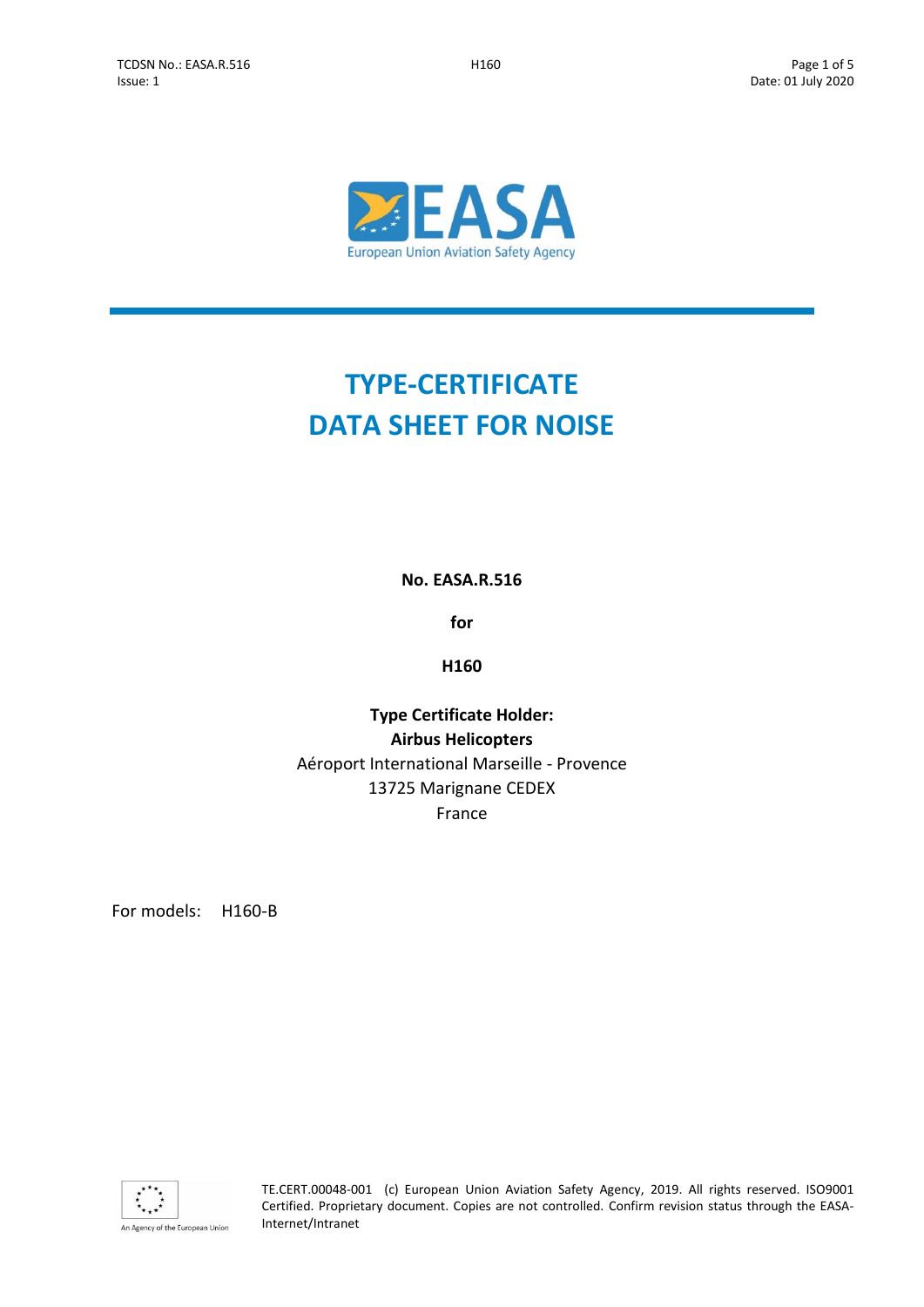## INTENTIONALLY LEFT BLANK

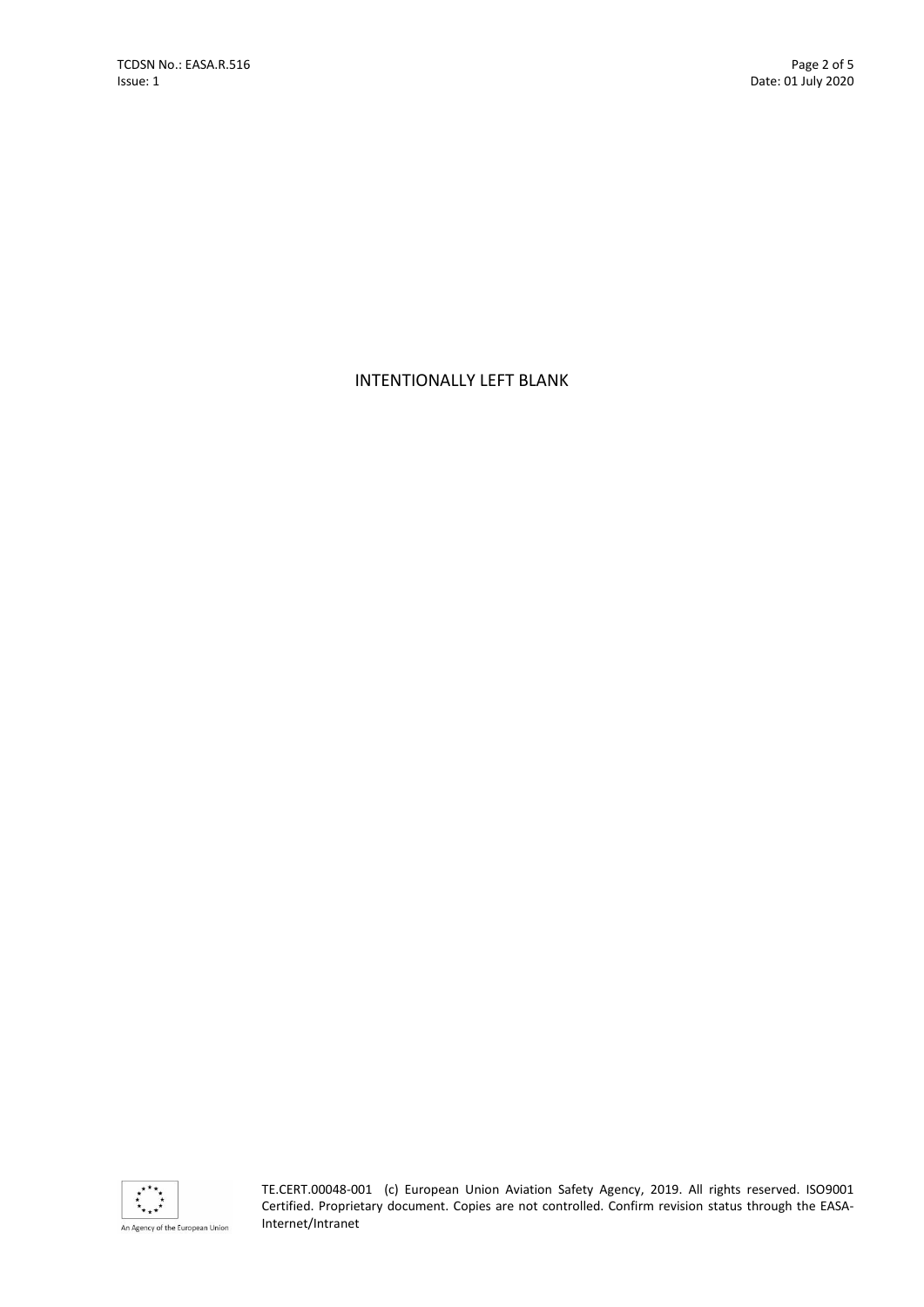| Type Certificate Holder <sup>1</sup><br><b>Airbus Helicopters</b> |                                                                                     |                     | Aircraft Type Designation <sup>1</sup> | H160-B               |          |
|-------------------------------------------------------------------|-------------------------------------------------------------------------------------|---------------------|----------------------------------------|----------------------|----------|
| Engine Manufacturer <sup>1</sup>                                  | <b>Safran Helicopter Engines</b>                                                    |                     | Engine Type Designation <sup>1</sup>   | <b>ARRANO 1A</b>     |          |
| certificated noise levels <sup>1</sup>                            | Additional modifications essential to meet the requirements or needed to attain the |                     | <b>None</b>                            |                      |          |
| Noise Certification Basis                                         | ICAO Annex 16, Volume I                                                             | Edition / Amendment | 7 Edition / Amendment 11-B             | Chapter <sup>1</sup> | 8(8.4.2) |

|                    |                               | <b>Maximum Mass</b> | Take-Off EPNL |       | Overflight EPNL  |       | Approach EPNL |       |             |
|--------------------|-------------------------------|---------------------|---------------|-------|------------------|-------|---------------|-------|-------------|
| EASA<br>Record No. | Take-off <sup>1</sup><br>(kg) | Landing<br>(kg)     | Level         | Limit | Level $^{\rm 1}$ | Limit | Level         | Limit | See<br>Note |
| D470               | 6.050                         | 6.050               | 89,9          | 94,8  | 88,6             | 92,8  | 91,0          | 97,8  |             |

1 See Note 1.

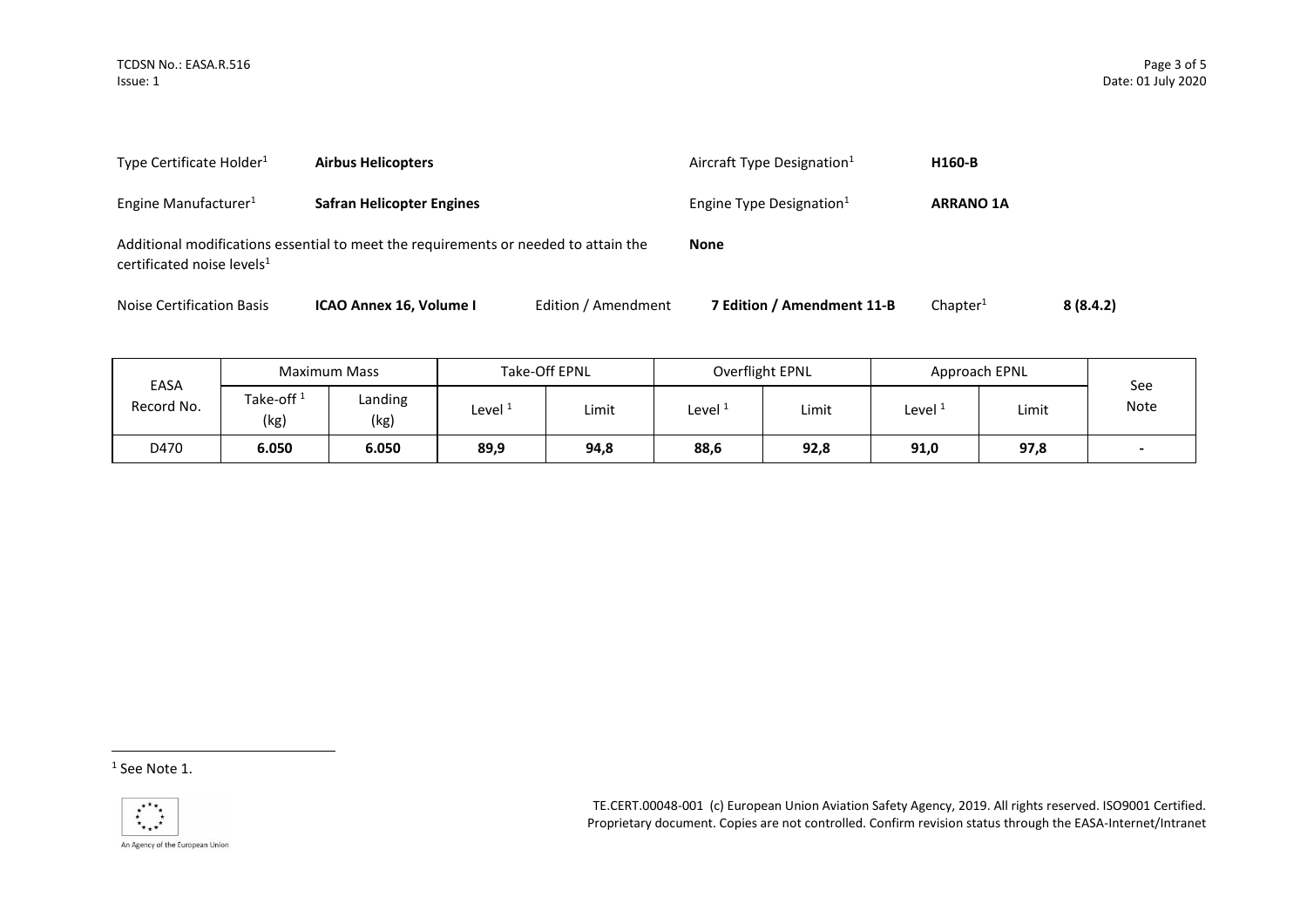#### **CS-36 Amendment level**

| ICAO, Annex 16, Volume 1 Amendment level |  | 10 | -- |
|------------------------------------------|--|----|----|
| Corresponding CS-36 Amendment level      |  |    |    |

#### **TCDSN EASA.R.516 Notes**

1. Items so marked shall be included on EASA Form 45.